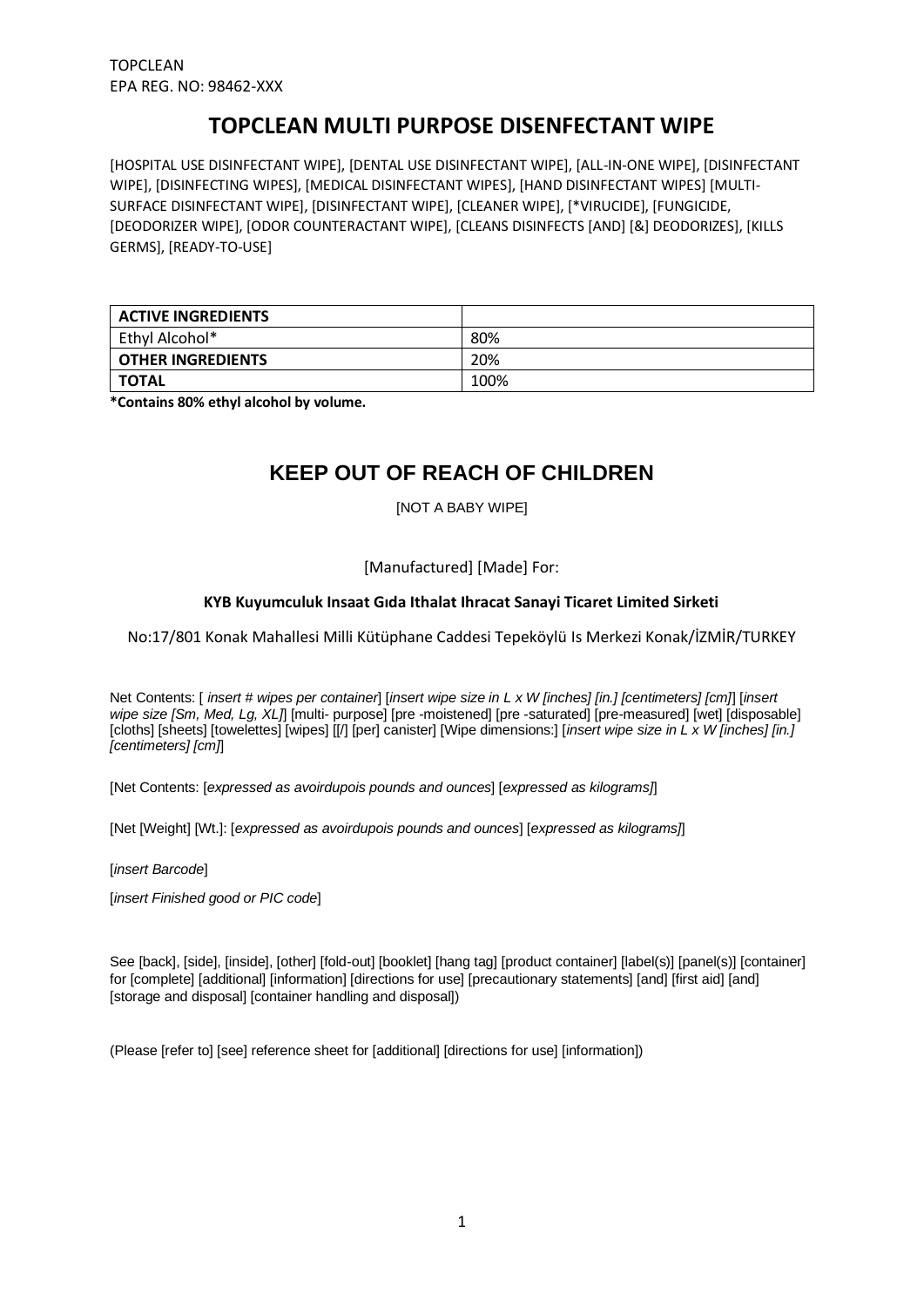## **PRECAUTIONARY STATEMENTS**

## HAZARDS TO HUMANS AND DOMESTIC ANIMALS

**CAUTION:** Causes moderate eye irritation. Avoid contact with eyes or clothing. Wash thoroughly with soap and water after handling and before eating, drinking, chewing gum, using tobacco, or using the toilet.

## **FIRST AID**

IF IN EYES: Hold eye open and rinse slowly and gently with water for 15-20 minutes. Remove contact lenses, if present, after the first 5 minutes, then continue rising. Call a poison control center or doctor for treatment advice.

#### **FOR EMERGENCY MEDICAL INFORMATION CALL TOLL**

**National Pesticides Information Center [NPIC] at**

**CALL 1-800 858-7378**

### **KYB Kuyumculuk Insaat Gıda Ithalat Ihracat Sanayi Ticaret Limited Sirketi**

#### **CALL +90-532-712-4836**

Have product container or label with you when calling a poison control center, doctor, or going for treatment.

### **STORAGE [AND] [&] DISPOSAL:**

Store in original container in areas inaccessible to children and persons unfamiliar with its proper use.

**[PRODUCT STORAGE:]** [Product must be stored in a dry area, away from direct sunlight and heat.] [Do not store in direct sunlight.]

**[TOWELETTE DISPOSAL:]** [Do not reuse towelette.] [Dispose of used towelette in trash.] [Do not flush in toilet.]

**[CANSITER [AND] [&] [OR] :]**[Non-refillable container.] [Do not reuse or refill empty container.] [Rinse and recycle empty container or discard in trash.]

#### *(PACKAGING RELATED STATEMENTS – language can be selected based on packaging)*

**[CANISTER DIRECTIONS:] [TO OPEN PACKAGE:]** Remove cover and discard seal. From center of roll, pull up a [cloth] [towelette] [wipe] corner, twist it into a point, and thread through the hole in cover.] [Pull through about [one] [1] inch.] Replace the cover. Pull out first [cloth] [towelette] [wipe] and tear off [at an angle]. [Remaining [cloth] [towelette] [wipe] feed automatically, ready for next use.] When not in use, keep [center] cap closed [to prevent moisture loss].

*(GRAPHICS/LOGOS/SYMBOLS – graphical/logos/symbols can be selected based on relevance and placed anywhere on product or packaging)*

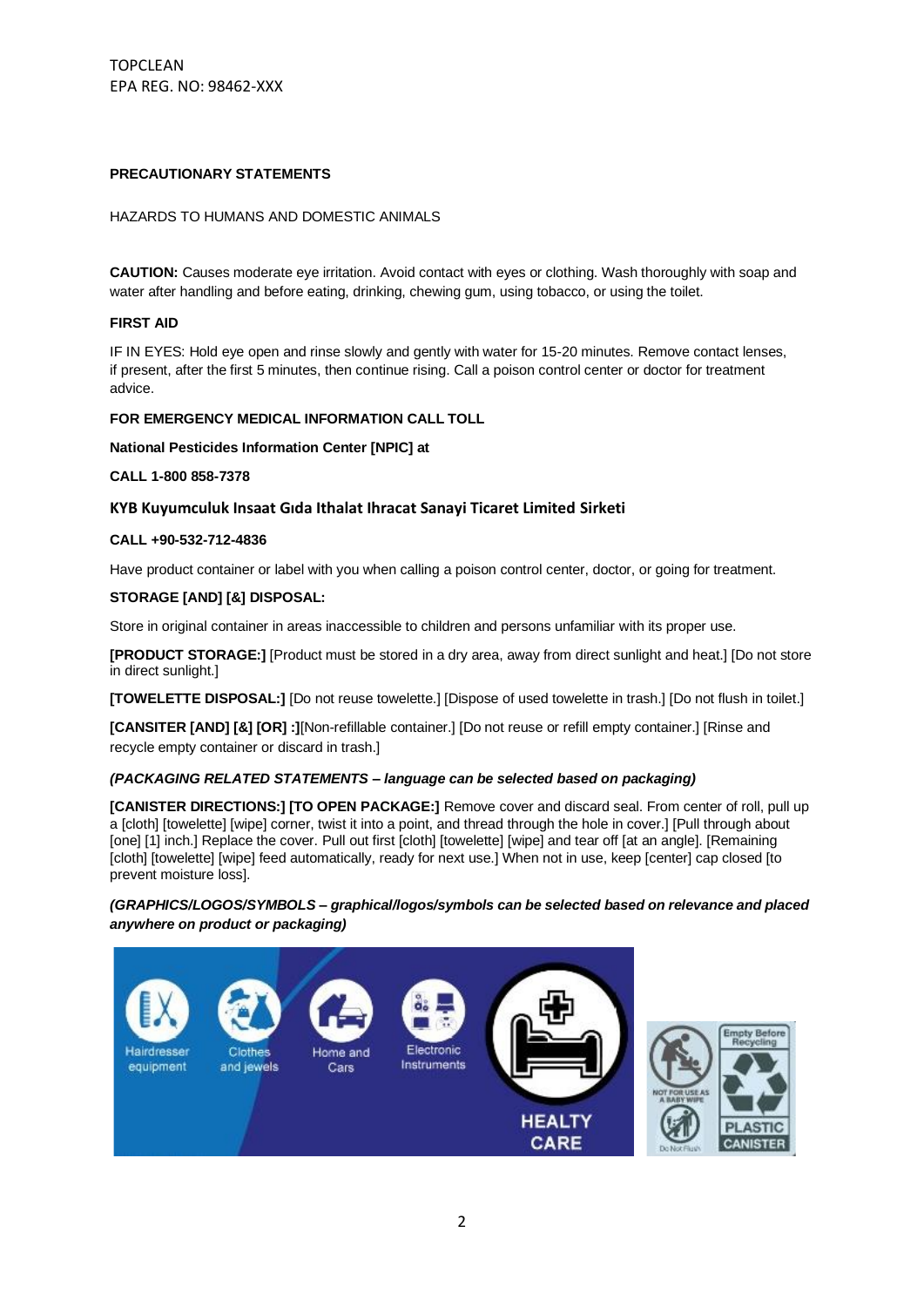

1. Pull out wipe from center of roll. 2. Next sheet pops up automatically. 3. Close lid to retain moisture.









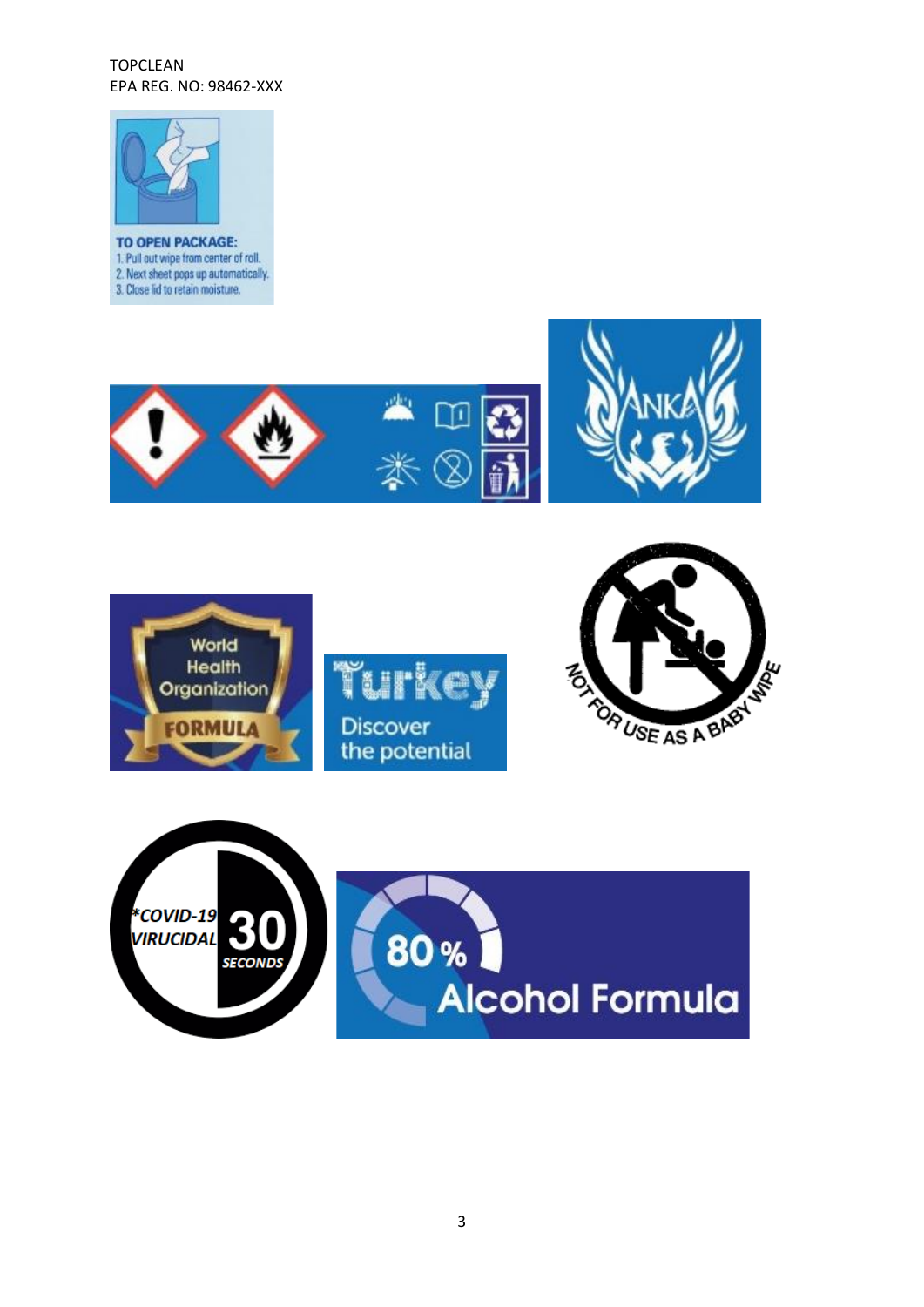The Easy Way to Clean and Disinfect. Use on hard, nonporous, non-food-contact surfaces. Kills 99.9% of germs<sup>1</sup> around your home, office and classroom!



Safe for use on Finished Wood, Sealed Granite, Glass and Stainless Steel.

## **DIRECTIONS FOR USE**

It is a violation of Federal law to use this product in a manner inconsistent with its labeling.

[Do not use as a diaper wipe or genital wipe]

[This is not a baby wipe]

[Do not flush in a toilet]

[Refer to manufacturer's care instructions before using on equipment or devices] [For food-contact surfaces, a potable water rinse is required]

[[Not recommended for use on] [avoid contact with] brass [and] [&] [or] copper]

**TO [CLEAN] [AND] [&] [DISINFECT] [AND] [&] [DEODORIZE] HARD, NON-POROUS SURFACES:** Wipe surface until completely wet. Allow the treated surface to remain wet for [appropriate] [listed] [stated] contact time. Let air dry. For visibly soiled areas, a pre-cleaning is required.

## **PHYSICAL OR CHEMICAL HAZARDS:**

Flammable. Keep away from heat or open flame.

## **STORAGE AND DISPOSAL**

Do not contaminate water, food or feed by storage or disposal.

**PESTICIDE STORAGE:** Always store this product and all pesticides inctffe'original c' container. If a leaky container must be contained within another, mark the couter container to identify the contents. Protect from extreme heat or cold.

**PESTICIDE DISPOSAL:** Waste resulting from the use of this product must be disposed of on site or at an approved waste disposal facility.

For nonrefillable containers

**CONTAINER DISPOSAL**: Nonrefillable container. Do not reuse or refill this container.

Offer for recycling if available, or discard empty container in trash.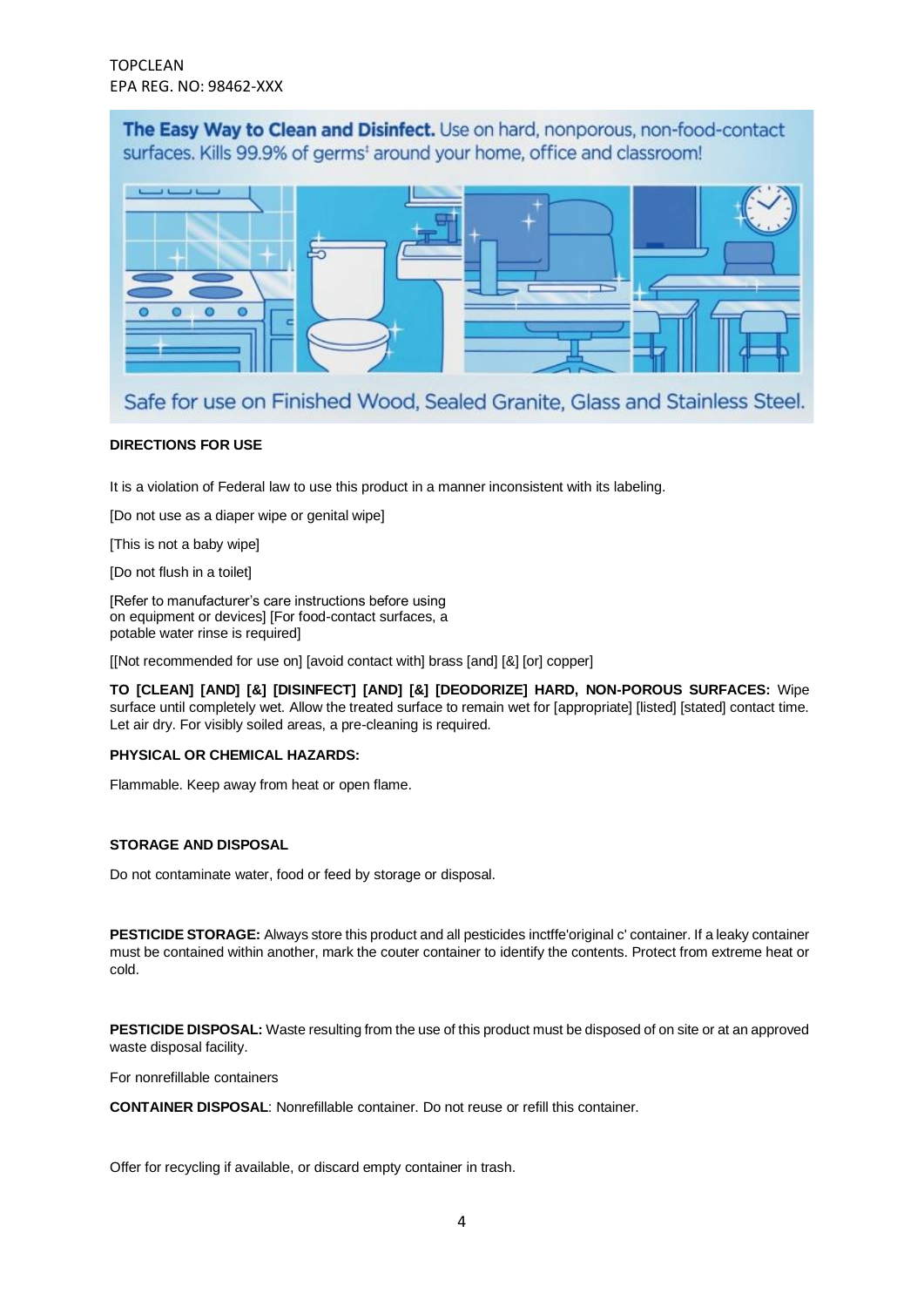For refutable containers where refill rolls in sealed bags are used to refill containers

• disinfects [odor causing] [common] [household] [kitchen -and/or-bathroom] bacteria

maximum cleaning, minimum effort

- easy to [carry] [use] [container] [dispensing system]
- for all [Household] [institutional] hard, nonporous surfaces
- great fof clean-up at school, daycare or community center

### **CROSS-CONTAMINATION REDUCTION**

- x [Aids in reducing] [aids in the reduction of] cross-contamination between treated surfaces
- x [Can help] [Helps] Reduce[s] the risk of cross-contamination between treated hard non-porous surfaces
- x [Can help] [Helps] Reduce[s] cross-contamination between treated hard non-porous surfaces] [in the] [kitchen] [school] [classroom] [bathroom] [restroom] [in hospitals] [in healthcare settings] [in public buildings] [in long term care facilities] [household] [office] [work] [facility] [building]
- x For daily defense in your [hospital] [long-term care facility] [school] [office] [institution] [facility] [building]
- x For use in critical care areas [where reduction of cross-contamination between treated surfaces is of prime importance]
- x Formulated to aid in the reduction of cross-contamination on treated, hard, non-porous surfaces [in the] [home] [schools] [institutions] [and] [industry] [in hospitals] [in healthcare settings] [in public buildings] [in long term care facilities]
- x [Can help] [Helps] Reduce[s] the risk of cross-contamination [from] treated hard non-porous surfaces.
- x [Can help] [Helps] Reduce[s] cross-contamination on treated hard non-porous surfaces [in the] [kitchen] [school] [classroom] [bathroom] [restroom] [in hospitals] [in healthcare settings] [in public buildings] [in long term care facilities] [household] [office] [work] [facility] [building]
- x Use [*insert product name*] where [housekeeping] [disinfection] [cleaning] is of prime importance in reducing cross-contamination on treated surfaces.

## **CLEANING CLAIMS**

- x Cleans effectively
- x Cleans [removes] [eliminates] stains
- x Cleans [tough] grease and grime [and] [&] [institutional] [soils] [fast]
- x Cleans without bleaching
- x Effective daily cleaner [and] [&] [disinfectant]
- x Effectively cleans everyday messes
- x Fast [and] [&] [easy] [cleaning]
- x [Convenient] [portable] way to [clean] [and] [&] [disinfect] hard, non-porous surfaces
- x For everyday [use] [messes]
- x For multiple cleaning tasks
- x [For] [heavy] [light] duty jobs
- x For [light] [touch-up] [daily] [quick cleaning] [clean-ups] [in one[1]-easy step]
- x For a powerful clean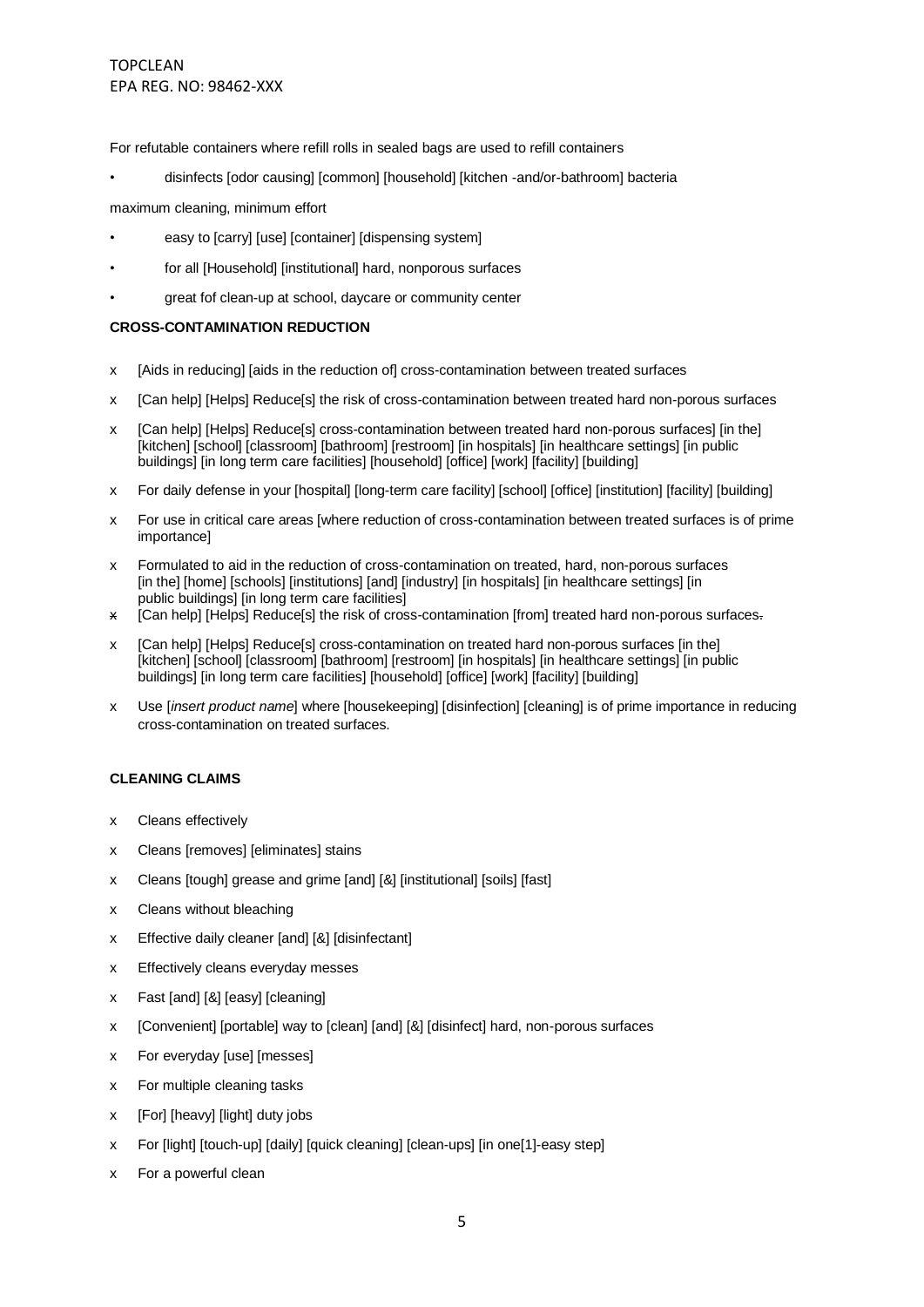- x For your toughest [kitchen] [and] [&] [bathroom] mess[es]
- x Handles daily clean-up[s]
- x Heavy duty [cleaner] [cleaning]
- x [*Insert product name*] eliminates odors leaving surfaces smelling clean [and] [&] fresh
- x Powers through [tough messes] [the dirt] [the grime]
- x [Quick] [and] [&] [easy] cleaning
- x [Quick] [and] [&] [easy] clean-up[s]
- x [Quickly] removes [dirt, grime, food residue, blood, and other organic matter] [commonly] found in [hospitals, health care facilities, and on medical surfaces]
- x [This product] [*insert product name*] [also] eliminates odors, leaving [restroom] surfaces smelling clean and fresh. Use where odors are a problem.
- x [This product] [*insert product name*] removes [dirt, grime, fungus, blood, urine, fecal matter, and other common soils] found in [animal housing facilities, grooming facilities, kennels, pet stores, veterinary clinics, laboratories, or other small animal facilities]

## **CONTACT TIME CLAIMS**

x Kills [COVID-19] in [thirty] [30] [seconds]

## **GENERAL CLAIMS**

- x Antimicrobial
- x \*Virucidal
- x [Designed] [built] for everyday [disinfecting] [cleaning] [wiping] [messes]
- x Designed for [hospital] [healthcare] [long-term care facility] use
- x [Designed] [ideal] for daily [cleaning] [use]
- x Disposable [cloths] [wipes] [towelettes]
- x Disinfect [shopping] [grocery] cart[s] [handles]
- x **[Easy enough]** for everyday use
- x [Easy][Gentle] on surfaces
- x [Every day] [every room] disinfectant
- x Everything you need [to clean] is already in the wipe
- x [Fast] [/easy] [/effective] [cleaning]
- x For [healthcare] [hospital] [long-term care facility] use
- x For use in [hospital] [healthcare] settings [as a multi-purpose disinfectant cleaner]
- x Formulated with [patented] [patent-pending] [exclusive] technology
- x Formulated for daily use
- x Formulated for daily use by [Environmental Service] [EVS] teams
- x Hospital [cleaner] [and] [&] disinfectant
- x [Individual] refills [stay] [keep] [moist] [fresh]
- x Leaves [kitchens] [schools] [classrooms] [bathrooms] [restrooms] [hospitals] [healthcare settings] [public

buildings] [long term care facilities] [households] [offices] [work] [facilities] [buildings] [bathrooms] smelling clean x Leaves surfaces virtually streak-free

- x No added [perfumes] [and/or dyes] [and/or fragrance]
- x No mixing [and/or spraying] [and/or fuss] [required]
- x No mixing, measuring, or rinsing required
- x No [mixing] [spraying ] [mess] [fuss] [muss]
- x No rinsing required [(non-food contact surfaces only)]
- x No streaking [or] [filming] [or] [sticky residue] [formula]
- x Non-abrasive
- x [Patented] [patent-pending] [exclusive] [formula][technology]
- x Non-scratching[cloth] [towelette] [wipe]

x [Re-sealable] [container] [maintains wetness and freshness] [and] [&] [prevents evaporation] [and] [&] [keeps wipes moist]

x [Strong] [durable] [non-woven] [low linting] [disposable] [cloth] [towelette] [wiper]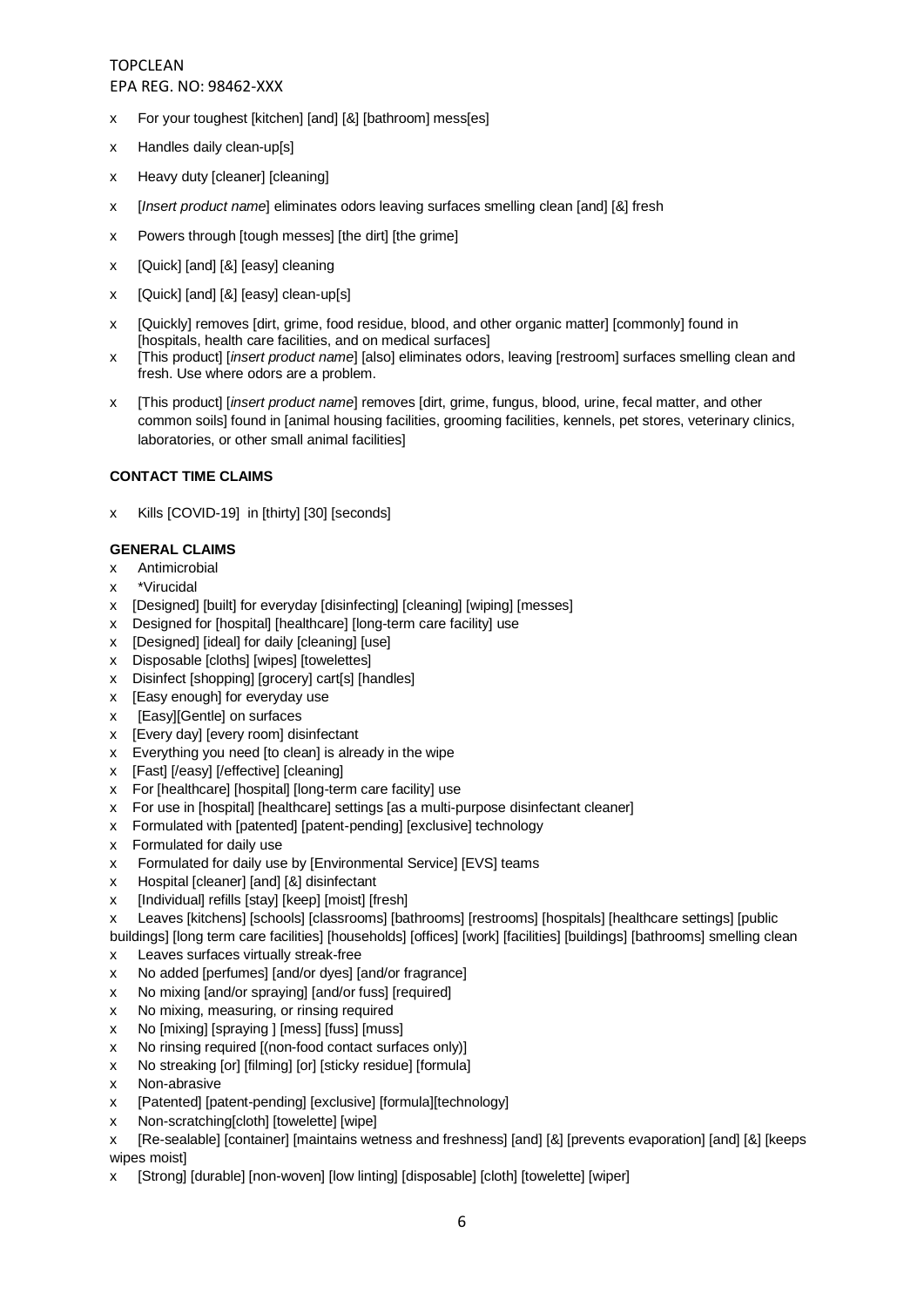x [This product] [insert product name] is a one[1]-step [hospital use] [germicidal] [disinfectant] [and] [&] [cleaner] [and] [&] [deodorant] [odor counteractant] [odor neutralizer] designed for general cleaning [and] [&] disinfecting [and] [&] [deodorizing] [of] hard, non-porous [inanimate] surfaces

## **ODOR CLAIMS**

- x Deodorizer
- x [Deodorizes] [and] [&] [disinfects] as it cleans
- x [Doesn't] [Don't] just mask odors [eliminate] [neutralize] them
- x Eliminates [removes] odors
- x Freshens [as you clean]
- x [Gets rid of] [eliminates] odors
- x [Helps] [eliminates] [neutralizes] odors
- x [Helps] [kills] [eliminates] odor-causing bacteria
- x Kills odor causing bacteria
- x Leaves a [light] [clean] [fresh] scent
- x Odor [counteractant] [elimination] [neutralizer] [neutralization] [neutralizing]
- x [This product] [insert product name] will deodorize hard, non-porous surfaces [such as] [insert

object(s)/surface(s) from Table 3] [where obnoxious odors may develop] [and other places bacteria growth can cause malodors]

x Tough on odor

## **PACKAGING CLAIMS**

- x Better [package] [dispensing]
- x [Convenient] [easy] [hassle-free] [one[1]-hand] dispensing
- x Dispenses better
- x Easy dispense [lid] [package] [packaging]
- x Easy dispensing for ultimate wipe experience
- x [Easy] [easier] dispensing [and] [textured] [tough] [cloths] [towelettes] [wipes] [for better cleaning]
- x Easy to [access lid] [open] [peel] [tear] [thread]
- x Easy to use
- x Just pull, wipe, [and] [&] toss
- x [One] [1] wipe [at a time] dispensing
- x Package is 100% recyclable
- x Packaging that [easily] dispenses one [cloth] [towelette] [wipe] at a time
- x Portable
- x Recyclable packaging

## **SUBSTRATE CLAIMS**

- x [Cloth-like texture] [textured] for scrubbing [power]
- x Cloth-like [texture] [strong]
- x [Cloths] [towelettes] [wipes] quickly remove [dirt] [spots] [and] [&] [smudges]
- x For [grime] [tough messes] [grease]
- x [Improved] [scrubbing] texture
- x [Our] toughest wipe ever
- x Pre-moistened
- x [Pre-moistened] [wet] disinfecting [textured] [antibacterial] [cloths] [towelettes] [wipes]
- x [Quilted texture] [textured] to [scrub] [power] [fight] through [though] mess[es]
- x [Strong] [thick] [cloth] [towelette] [wipe]
- x Strong [cloth] [towelette] [wipe] for heavy duty cleaning
- x Strong [cloth] [towelette] [wipe] for though [jobs] [messes]
- x [Textured] [tough] [cloths] [towelettes] [wipes] get[s] up [stubborn] [stuck on] messes
- x [Textured] [tough] [cloth] [towelette] [wipe] for tough jobs
- x [Textured] [tough] [cloth] [towelette] [wipe] for tough cleaning
- x [Textured] [tough] for [better] [cleaning] [scrubbing] power
- x [The] [cloth] [towelette] [wipe] that is [strong] [durable] [thick] enough to scrub [and] [clean]
- x [These] [cloths] [towelettes] [wipes] will not harm most surfaces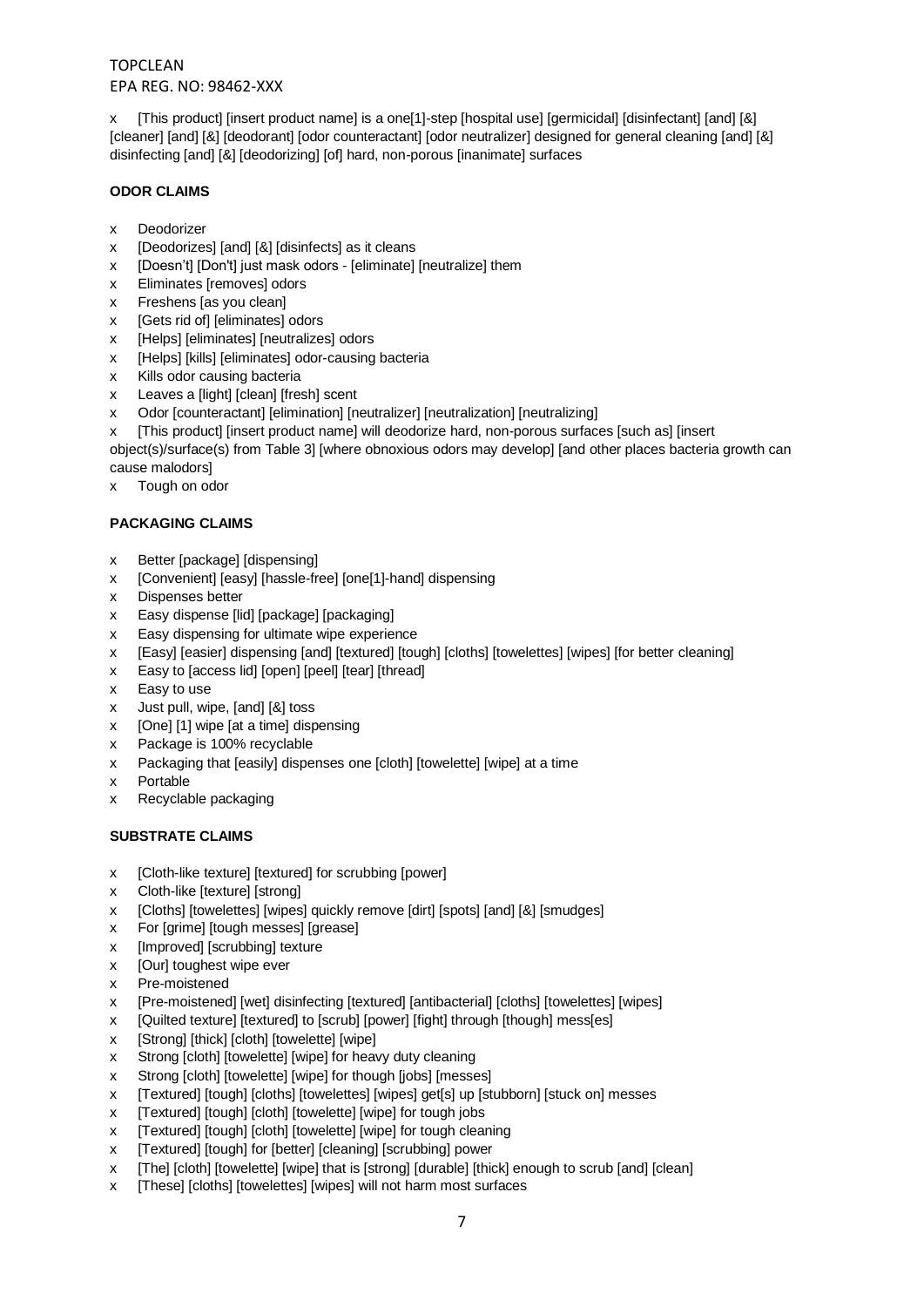- x Thick, cloth-like texture
- x [Thick] [quilted] texture for tough [cleaning] [jobs] [messes]
- x Thicker, cloth-like feel
- x Tough like a towel
- x Tough [cloths] [towelettes] [wipes]
- x With extra [cleaning] [scrubbing] power

## **[This product or product name] is intended for use in:**

Hospitals and healthcare settings, including: Ambulances, Anesthesia, CAT Labs, CGUr Central Supply,; Clinics,- Dental Offices, Dialysis Clinics, Doctor's Office[s], Emergency Rooms, [E.R.], Food Service and Food Prep Areas, Ho^me Health Care, Hospices, Laboratory, Laundry Rooms, Long Term Care Facilities, .Newborn Nursery, Nursing Homes, Offices, Operating rooms, Pediatrics, Physical Therapy, Physician's Office[s], Opthalmic Offices, Radiology, Recovery Room, Rehabilitation, Respiratory Therapy, Ultrasound, Transport Vehicles, Waiting Areas, X-Ray.

Barber Shops, Beauty Salons, Correctional Facilities, Funeral Homes, Mortuaries.

Airports, Athletic Facilities, [Gyms] Gymnasiums, Health Clubs, Schools, Transportation Terminals.

Banquet Halls, Catering Facilities, Delicatessens, Grocery stores, Shopping Centers, Restaurants.

Childcare Facilities, Daycare Centers, Nurseries.

Households, Homes, Residences, Kitchens and/or Bathrooms.

Institutional Kitchens and/or Bathrooms [Restrooms] [Toilet Facilities].

Animal Holding Areas, Animal Hospitals, Animal Life Science Laboratories, Animal Transportation Vehicles, Breeding Establishments, Grooming Establishments, Kennels, Pet Shops, Tack Shops, Veterinary Clinics, Veterinary Examination Rooms, Veterinary Operating Rooms, Veterinary Waiting Rooms, Veterinary X-Ray Rooms, Zoos.

[This product or product name] will clean and disinfect hard, non-porous, surfaces of: bed railings, cabinets, carts, chairs, counters, exam tables, gurneys, isolettes, IV poles, stethoscopes, stretchers, tables, telephones, toilet seats, toilets, bathtubs, bathroom fixtures, shower stalls, sinks, tiles^-vanity-topsrhospital beds, traction devices, MRI, CAT, scales, paddles, wheelchairs, ultrasound transducers and probes. |

[This product or product name] will clean and disinfect hard, non-porous surfaces of:

grocery cart handles, grocery carts, shopping carts, grocery cart child seats.

[This product or product name] will clean and disinfect hard, non-porous surfaces of:

changing tables, cribs, diaper pails, trashcans, garbage cans.

[This product o/ product name] will clean and disinfect hard, non-porous surfaces of: cabinets, chairs, computers, countertops, desks, desktops, doorknobs, fax machines, garbage cans, headsets, keyboards, railings, seats, sinks, tables, tabletops, telephones, trashcans, appliance exteriors, [bathroom][kitchen] faucets, bathtubs, shower [doors][stalls], stove tops, food service and food prep areas.

[This product or product name] will clean and disinfect hard, non-porous surfaces of: gym equipment, exercise machines, non-porous wrestling/gymnastic/exercise/yoga mats, gymnastic [athletic] equipment. Use [this product or product name] to clean and disinfect non-porous personal protective safety equipment, protective headgear, hard hats, half mask respirators, full face breathing apparatus, gas masks, goggles, spectacles, face shields, silicone rubber or PVC hearing protectors and vinyl covered ear muffs. Rinse all equipment that comes in prolonged contact with skin before reuse with clean warm water [about 120°F], and allow to air dry. [Caution: Cleaning at the 120°F temperature will avoid overheating and distortion of the personal safety equipment that would necessitate replacement.]

[This product or product name] is formulated to disinfect hard, non-porous, inanimate environmental surfaces such as floors, walls, metal surfaces, stainless steel surfaces, glazed porcelain, glazed ceramic tile, plastic surfaces, bathrooms, shower stalls, bathtubs, and cabinets.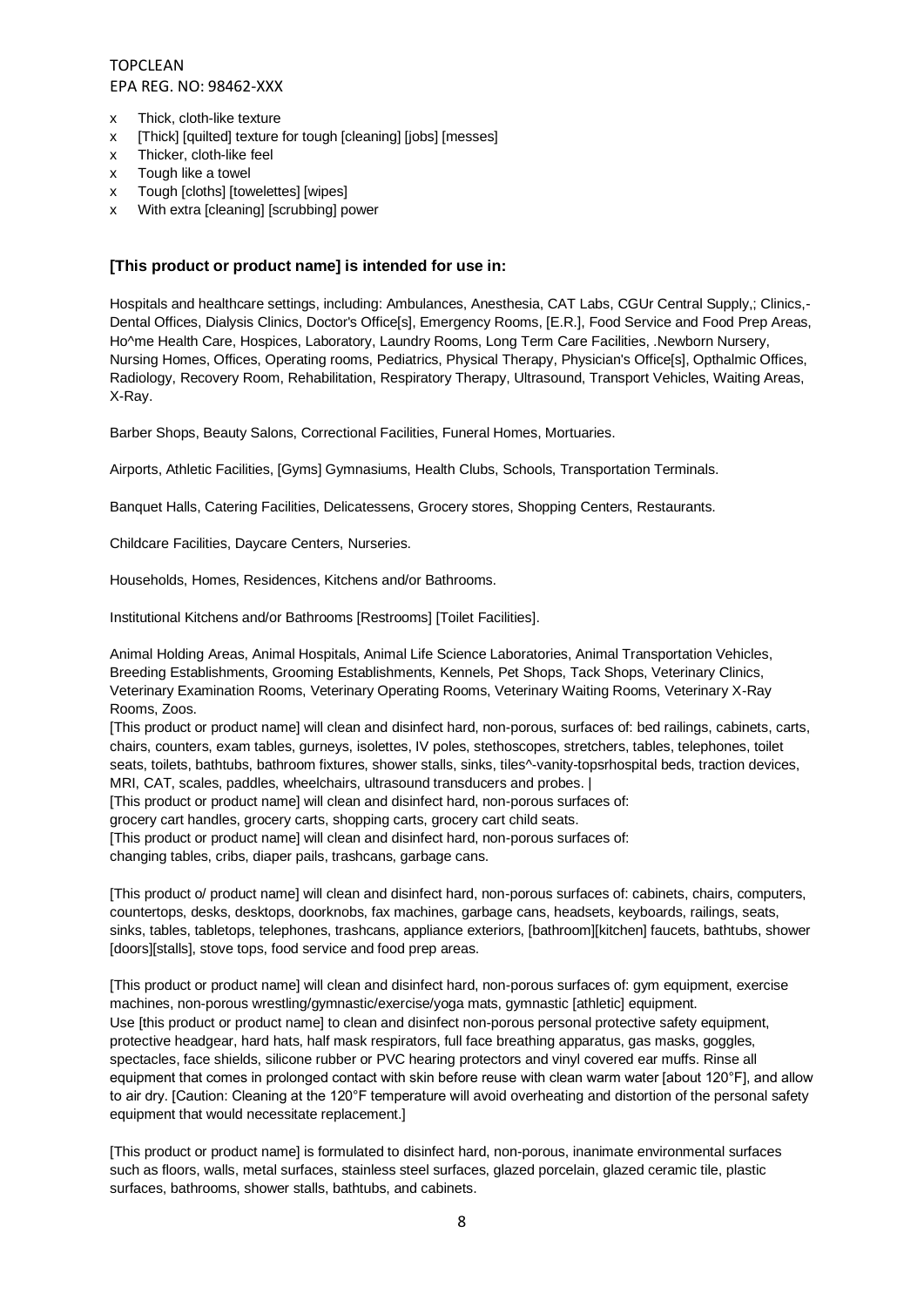[This product or product name] helps prevent cross contamination from contact with treated surfaces.

### **DIRECTIONS FOR USE**

It is a violation of Federal Law to use this product in a manner inconsistent with its labeling.

For labels that list medical premises one of the following statements must be used:

This product is not to be used as a terminal sterilant/high-lejvel disinfectant on any surface-or instrument that (1) is introduced directly into the human bocjy, either into or in contact with the bloodstream or normally sterile areas of the body, or (2) contacts intact mucous membranes but which does not ordinarily penetrate the blood barrier or otherwise enter normally sterile areas of the body.

 $\alpha$ r

This product is not for use on critical and semi-critical medical device surfaces.

**CLEANING**: Use one or more wipes, as necessary, to wet Surface sufficiently and to thoroughly clean the surface.

**DISINFECTING**: To disinfect hard, non-porous surfaces, use one or more wipes, as necessary, to thoroughly wet the surface to be treated. Treated surface must remain visibly wet for one [1] minute to achieve complete disinfection [or kill] of all pathogens listed on this label. For visibly soiled surfaces, clean before following disinfecting instructions. Allow surfaces to air dry. For surfaces that may come in contact with food, a potable water rinse is required.

#### **DISPENSING INSTRUCTIONS**

Use Be/on Instructions Depending on the Type of Dispensing System

#### For Nonrefillable Wipes Canister

To Dispense Wipes: Open lid, remove entire cover, remove and discard seal. From center of wipes roll pull up a corner of the wipe, twist it and thread it through the hole in the container cover. Pull through about one inch. Replace cover tightly. Pull out first wipe and tear off at a 45° angle.' Remaining wipes feed automatically, ready for next use. When not in use, keep the tip of the exposed wipe inside the well in the cover, and the lid snapped closed.

#### For Wipes Flowpack with Plastic Snap Lid

To Dispense Wipes: Open lid, remove and discard seal. Reach into pack and pull up first wipe. Pull straight up to dispense wipe. Remaining wipes remain ready for next use. When not in use leave a small portion of exposed wipe available in the plastic well and the lid snapped closed.

## For Wipes Soft Pack with Peel and Reseat Closure

To Dispense Wipes: Peel open package closure tab. Do not completely remove closure tab from package. Reach into pack and pull up first wipe. Pull straight up to dispense wipe. Remaining wipes remain ready for next use. When not in use, press closure tab flat.

#### *TABLE 1 – LISTED ORGANISMS AND CONTACT TIMES)*

[*Insert product name*] [are] [is] a [one][1]-step Hospital Disinfectant, and [are] [is] [bactericidal] [\*virucidal] and [fungicidal] according to the Modified Germicidal Spray Test for towelettes, in the presence of 5% organic soil.

**\*\*VIRUSES-30 Seconds Contact Time**